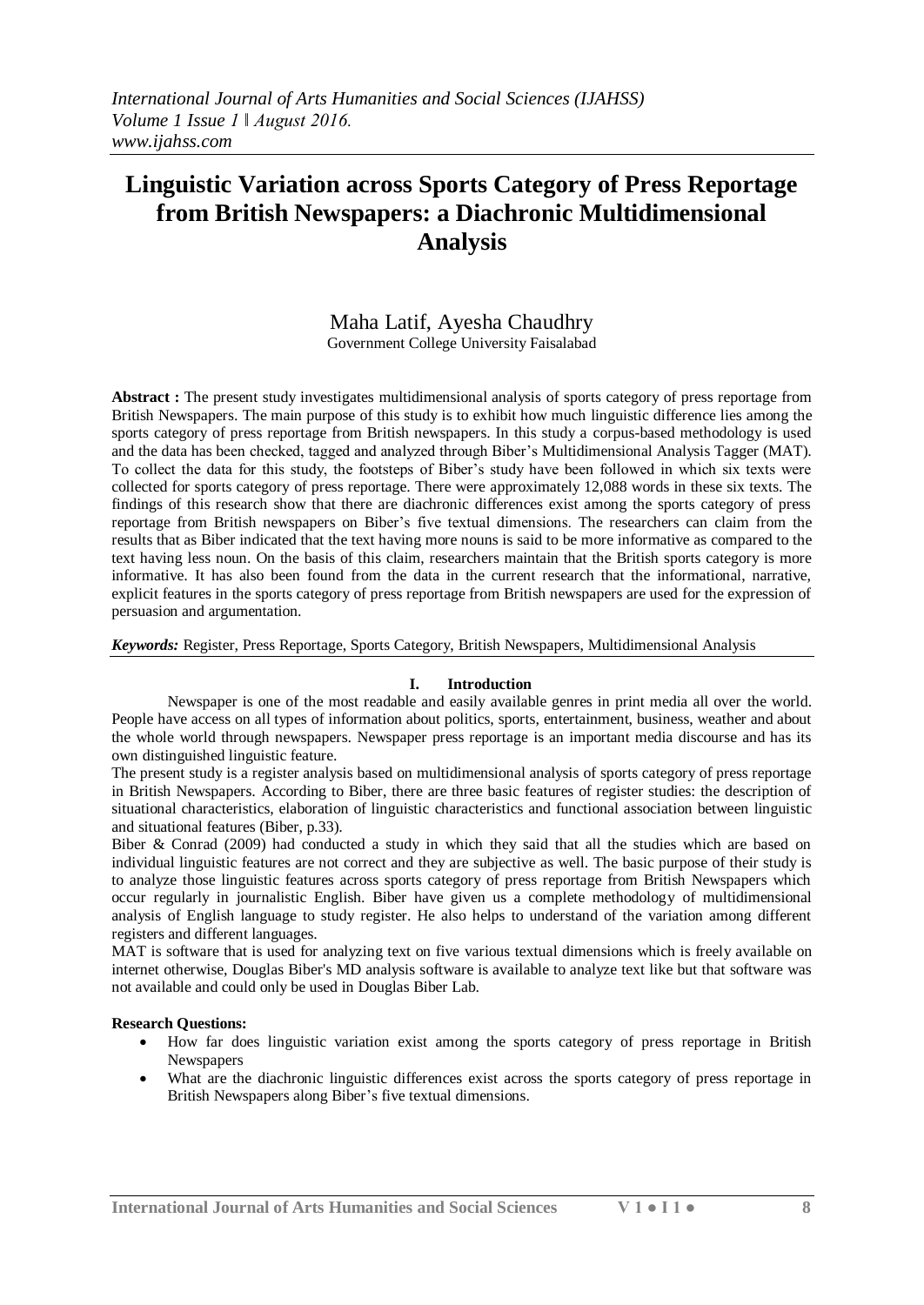## **II. Literature Review**

World's third biggest newspaper buyers are British people. In British newspapers, Press Reportage is a great source of public awareness and education. It explains every topic from news to literature and provides the reader up-to-date information. Newspapers are an important source for public and government to explain their thoughts or point of views.

Westin & Geisler conducted a study based on diachronic variation in British newspaper editorials. The aim of this study is to analyze 20th-century British newspaper editorials on five textual dimensions. These editorials which were published between 1900 and 1993 had been taken. These editorials had been taken from the three newspapers the Guardian, the Daily Telegraph and The Times. The results of this study show that, during the 20th century, British editorials more persuasive and argumentative and they are less narrative. Westin (2001) also conducted a diachronic study on a large number of grammatical features. Shabbir did an analysis of editorials in two leading English newspapers by using content analysis. The aim of this study was to examine the description of editorials in two leading English newspapers towards the government policy. The findings show that the both newspapers had a great criticism on the government policies.

There is another study in this vein in which Ahmad & Mahmood (2015) conducted a multidimensional analysis study to find out the linguistic variation among the sub categories of press reportage in Pakistani newspapers. To compile the corpus of Pakistani press reportage, they took five Pakistani newspapers. From these five newspapers, they collected 2000 texts. There are approximately 2.3 million words in these texts

The present study is objective and quantitative in nature. As the present study aims to provide a comprehensive analysis of British Newspapers and identify the linguistic variation that exist among the sports category of Press Reportage in British Newspapers thus multidimensional approach has been chosen for the analysis.

#### **The corpus**

To collect the data for this study, I followed the footsteps of Biber's study in which six texts were collected for sports category of press reportage. There were 12,088 words in these six texts. In this study a corpus-based methodology is used and the data has been checked, tagged and analyzed through Biber's Multidimensional Analysis Tagger (MAT).

#### **Results:**

Table 1 below lists the two data and their mean scores on each of the dimensions. The primary goal of this study is specification of the textual relations in English speech and writing, that is, the linguistic similarities and differences among English texts. To this point, six parameters of variation have been identified through a factor analysis and interpreted as underlying textual dimensions (Biber, p.121).

|                        | Data A       | B<br>(Present<br>Data |
|------------------------|--------------|-----------------------|
|                        | (Lob Corpus) | Age)                  |
| Dimension1             | $-14.7$      | $-9.68$               |
| Dimension2             | $-0.4$       | 0.98                  |
| Dimension3             | $-1.2$       | 2.27                  |
| Dimension4             | $-0.5$       | 0.11                  |
| Dimension <sub>5</sub> | 0.1          | $-0.07$               |

Table1. Variation among sports category of press reportage from British Newspapers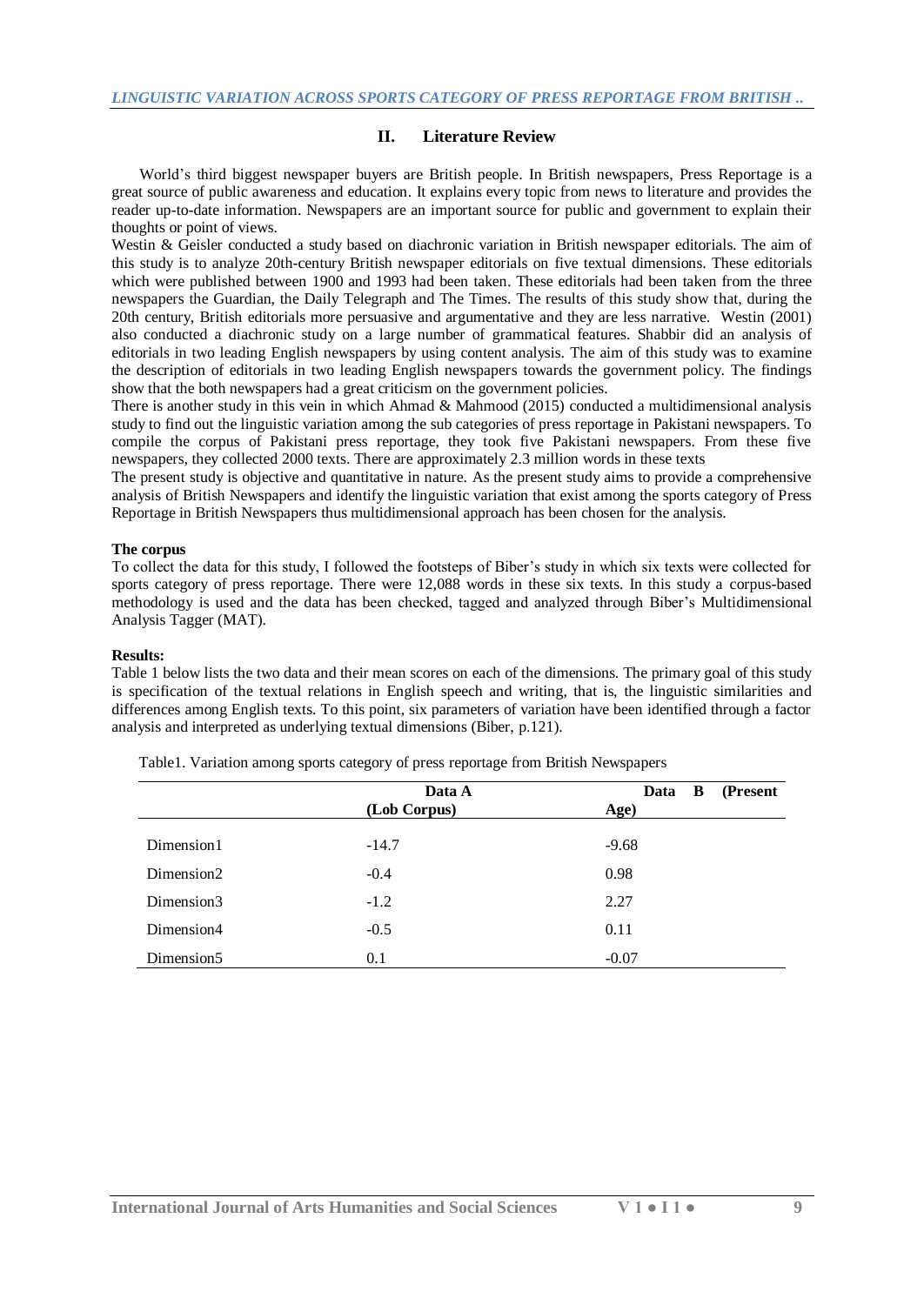

Dimension 1 is the difference between Involved and Informational discourse. According to Biber, dimension is the dimension which compares most of the linguistic features (Biber, 1988). There are no significant differences on Dimension 1. On dimension 1, Data A and Data B have been found highly informational. On dimension 1, Data of Lob corpus (-14.7) and data of present age (-9.68) score highly informative on the involved/informative continuum. The results of this dimension indicate that sports category of British newspapers is highly informative which means sports category of British newspapers presents many nouns, long words and adjectives among other features. Negative features include noun, word length, preposition, type token ration and attributive adjectives etc.

# **Variation on Dimension 2:**



Dimension 2 is the difference between Narrative and Non-Narrative. There are significant differences on this dimension. Data A score (-0.4) and data B score (0.98) on this dimension. Data A scores negative in this dimension while Data B score positively in this dimension. The score of data A indicate that data A is least narrative and the score of data B indicate that Data of lob corpus is narrative which means that data B presents third person pronouns and past tenses among other features. The positive features associated with this dimension include past tenses, third person pronoun, and perfect aspect verbs etc. There is not a great difference between Data A and data B on this dimension.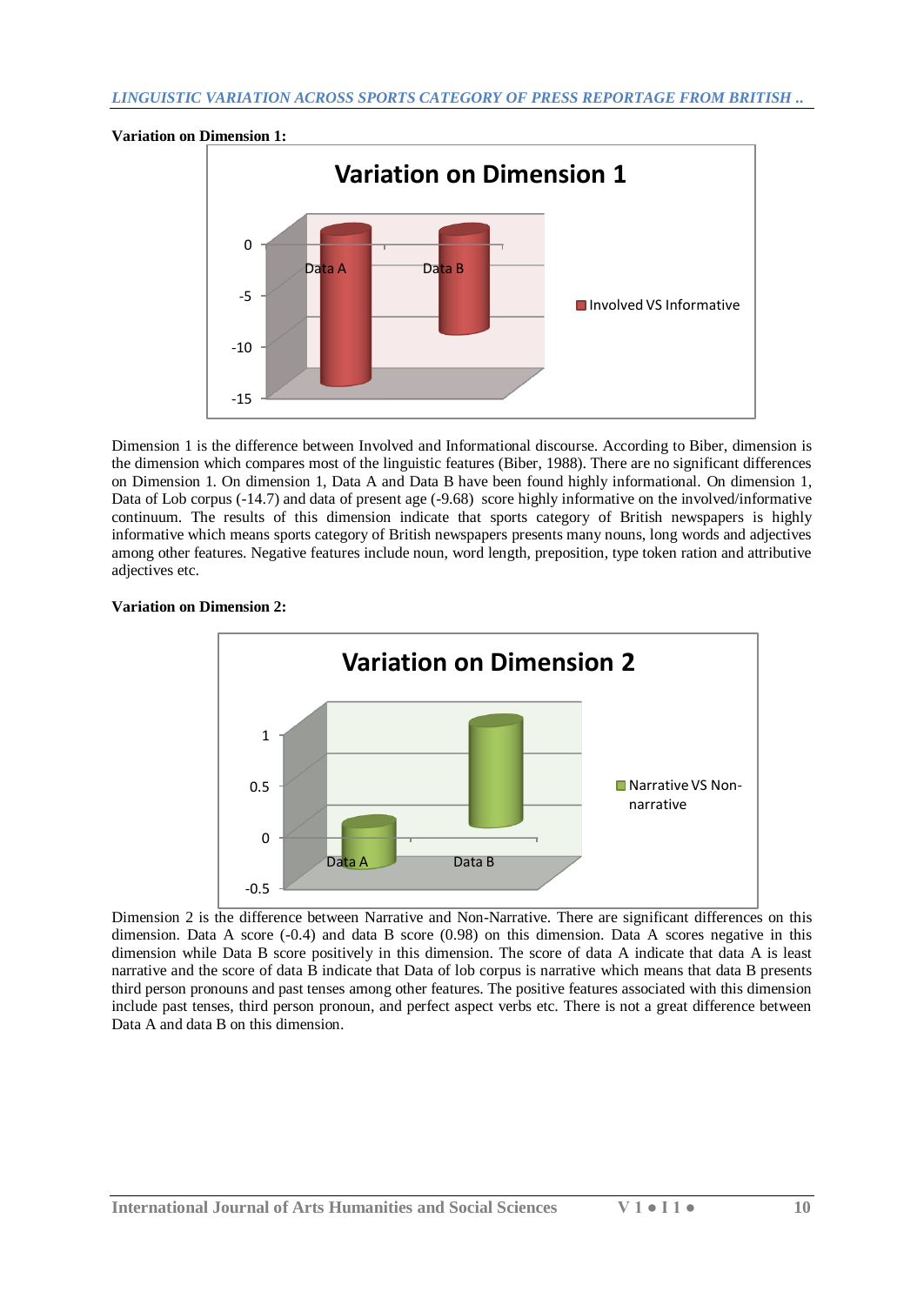

Dimension 3 is the difference between Context Independent Discourse and Context Dependent There are significant differences on this dimension. Data A scores (-1.2) that indicates that they are context dependent while Data B scores (2.27) which indicate that they are context independent. It means that the texts in data A have the high frequency of the features like time, place and the texts in data B have the high frequency of the features like nominalization, phrasal coordination etc. A low score in data A indicate that the texts in data A present many adverbs among other features whereas a high score in data B indicates that the texts in data B presents many nominalization among other features.



Dimension 4 is the difference between overt expression of persuasion and covert expression of persuasion. There are significant differences found dimension 4. The private category of verbs is mostly consisted on mental and activity verbs (Biber, 1999) which makes the language of prospectus more persuasive towards the target audience and established the language of prospectus as promotional register. Data A scores (-0.5) closest to the overtly persuasive side of the axis, that indicates that they are less overtly persuasive. Data B score (0.11) on the positive side on this dimension which indicates that data of present British newspaper is overtly persuasive. The scores of data B indicate that data B is persuasive and presents many modal verbs among the other features while the scores of data A indicate that there is lack of modal verbs in data A.

#### **Variation on Dimension 4:**